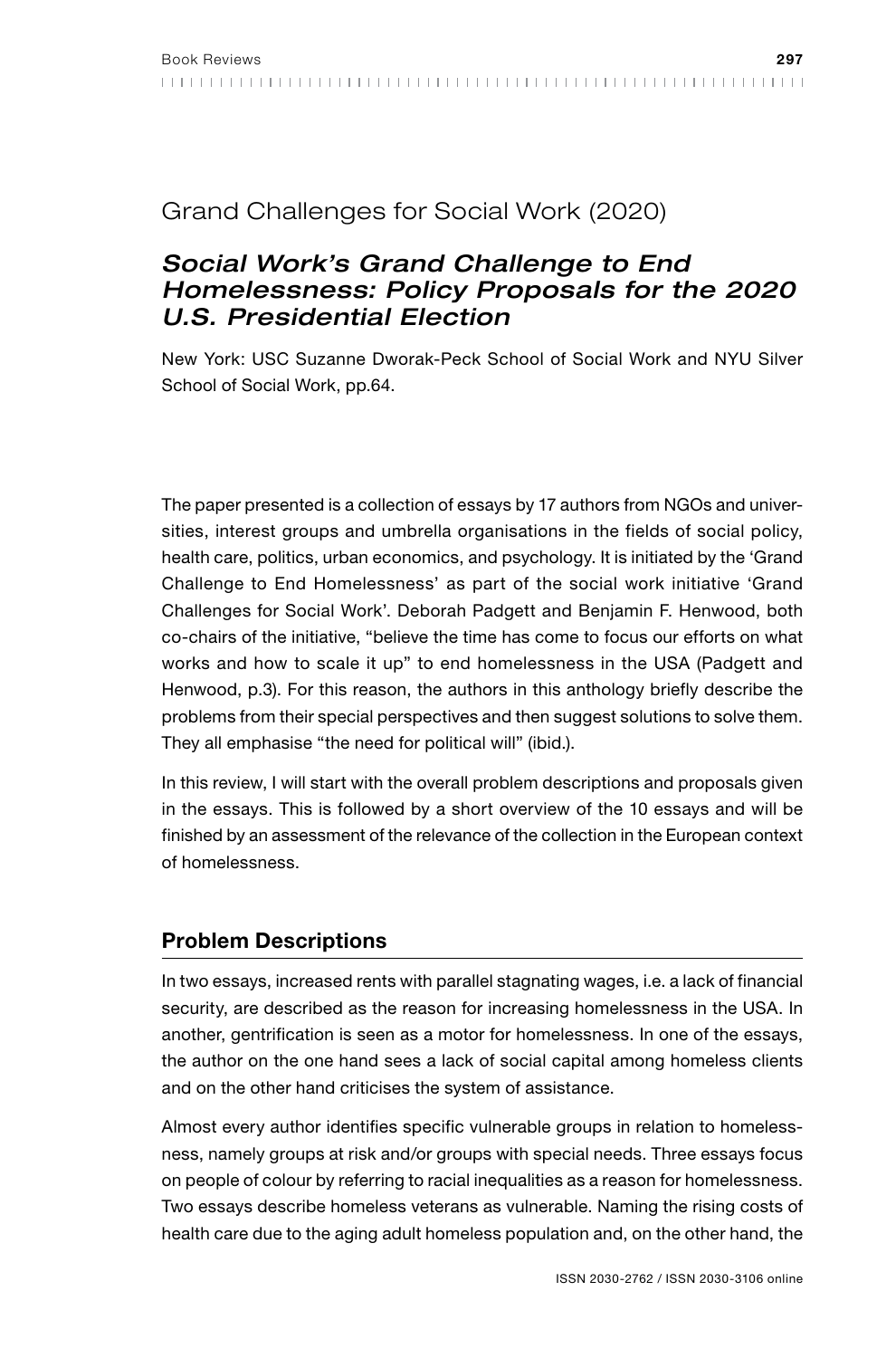increasing homelessness among older adults, put older homeless people at the centre of attention in two essays. In other papers, young homeless people, homeless families, people with mental illness, tribal homelessness and LGBTIQ\* are described as vulnerable groups.

#### How to Solve the Problems

A "brief overview of their collective recommendations" (Padgett and Henwood, p.4) is given in the introduction:

- 1. Expand investment in affordable housing through existing and new revenue sources;
- 2. Shift funds from transitional emergency programmes to lasting solutions such as rental vouchers and permanent supportive housing for those with disabilities;
- 3. Prevent homelessness or ensure its brevity by supporting rapid re-housing and time-limited rental assistance. For the majority of homeless (or near-homeless) families this is all that is needed; and
- 4. Ensure that the guiding principles of housing first (low barriers to housing, harm reduction, client-centred services) form the cornerstone of homeless services for adults, families and youths.

In the individual essays there are further, repeatedly made suggestions for the solution to the described problems:

- A need for a national affordable housing strategy (e.g. Tsemberis, p.45) with a Housing First approach as the cornerstone of a centrepiece of homeless policy (ibid. p.47);
- Evaluation and research (Morton and Horwitz, p.30; Andere, p.34);
- Strengthening social networks (Kushel, p.24) and restoration of social capital (Mangano, p.54); and
- User participation in the sense of decision-making (Morton and Horwitz, p.28; Andere, p.35; Mangano, p.51).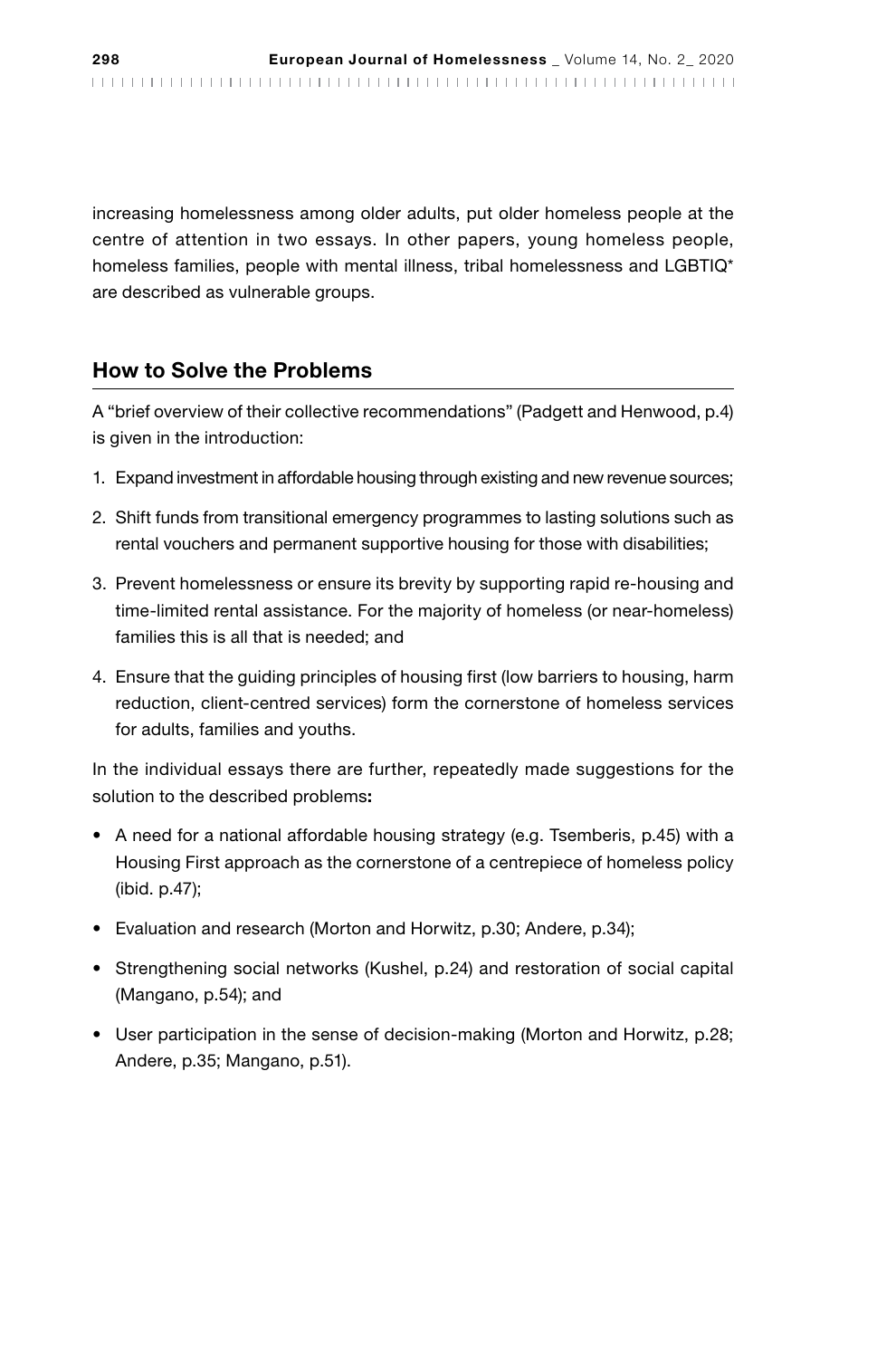## Short Overview of the Essays

### *1. Progress and Poverty: Homelessness in Rich Cities (Dan O'Flaherty)*

Problem: Expanding industries in richer cities lead to gentrification. The "filtering" does not work (anymore) because there are too few middle-class households.

Recommendations: E.g. deregulation for more flexibility in the use of existing housing, and land value taxes instead of levying water and property taxes on the poor.

### *2. Addressing Homelessness with Unconditional Income (Jack Tsai)*

Problem: Lack of financial security in the sense of a regular, stable income.

Recommendations: Tsai proposes a countrywide system of unconditional income.

## *3. The Opportunity Cost of the Aging Adult Homeless Population (Dennis P. Culhane, Daniel Treglia, Kelly Doran)*

Problem: The increase of health costs due to aging of the adult homeless population.

Recommendations: E.g. shifting spending from health and shelter systems to housing solutions, a re-envisioning of the SSI/SSDI Outreach, Access, and Recovery (SOAR) programme, 'Rapid Re-housing' and 'Critical Time Intervention' if prevention is not possible anymore.

## *4. Homelessness Among Older Adults: An Emerging Crisis (Margot Kushel)*

Problem: The heterogeneity among older homeless adults: significant disabling behavioural conditions in people who become homeless before the age of 50 and dramatic life courses when people become homeless after the age of 50.

Recommendation: Different solutions due to different causes/target groups (Permanent Supportive Housing or Housing First versus affordable housing).

### *5. Ending Youth Homelessness (Matthew H Morton, Beth Horwitz)*

Problem: Hidden and fluid youth homelessness due to structural inequality (e.g. race, LGBTIQ\*) and family adversity. Various programmes set up and funded by the government, but in which far too little money has been invested.

Recommendations: Youth-centred, coordinated response systems, addressing inequalities related to race and LGBTIQ\* identity, research and evaluation.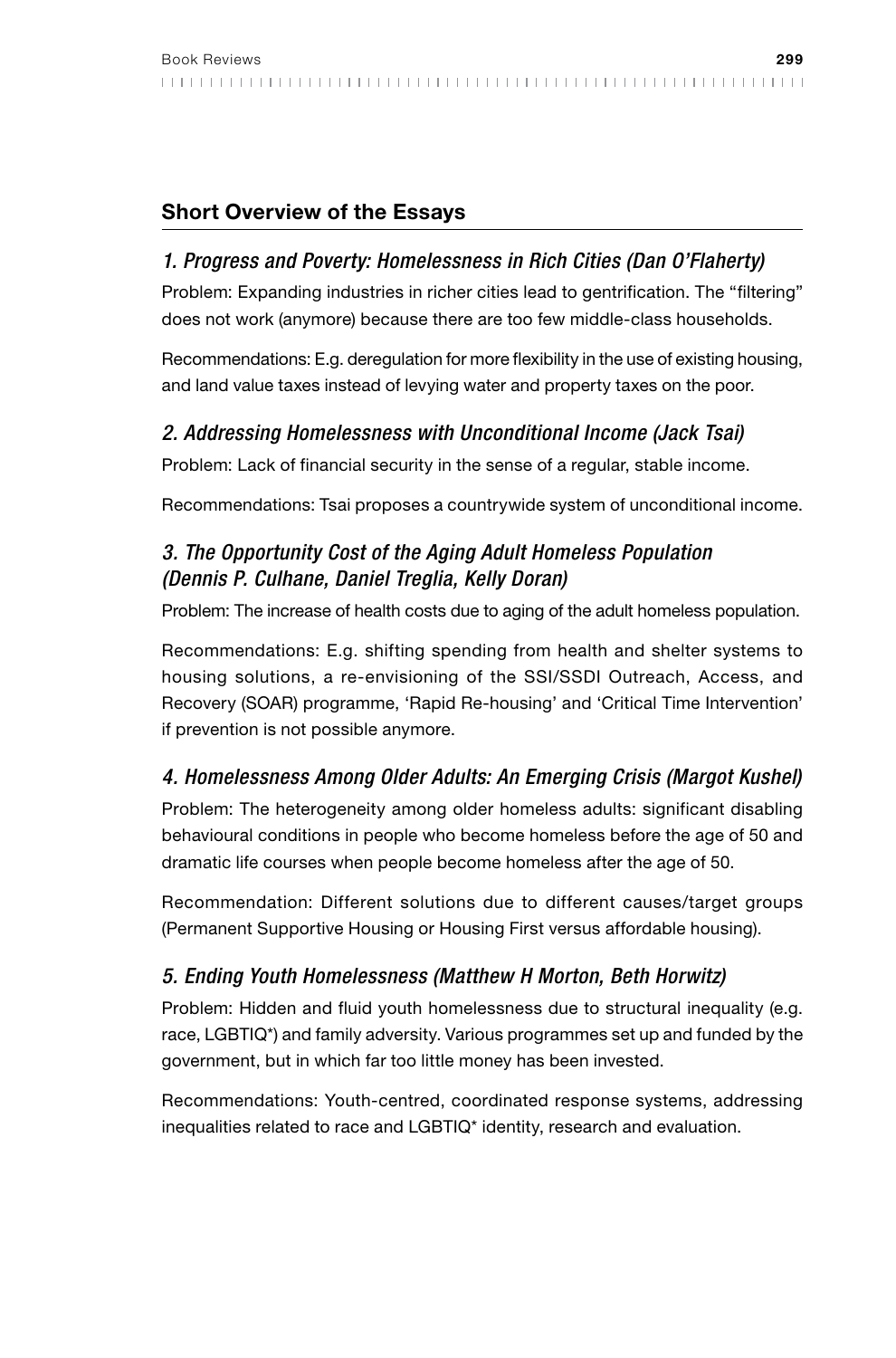#### *6. Ending Homelessness by Addressing Racial Inequities (Amanda Andere)*

Problem: Homelessness is a symptom of failing systems and people of colour are most affected due to structural racism.

Recommendations: Racial equity has to be centred in policies and practices to end homelessness; data about homelessness have to be disaggregated to make visible features like race.

#### *7. Homelessness is a Housing Problem (Marybeth Shinn, Jill Khadduri)*

Problem: Lack of housing, but also discrimination in income and employment, wealth, imprisonment and housing on the basis of race or mental illness.

Recommendation: Anti-discrimination legislation in the areas of housing and employment (e.g. in the context of race and disability), promoting fair housing conditions by increasing income and reducing housing costs.

### *8. Three Housing Strategies to End Homelessness: Is There Political Leadership to Get There? (Nan Roman, Diane Yentel)*

Problem: A lack of affordable housing due to increased rents and stagnating wages, but also the lack of political will.

Recommendations: E.g. the provision of state rent subsidies, the expansion of the supply of affordable housing, the creation of a "National Housing Stabilisation Fund" to prevent the imminent loss of housing for people in short-term housing crises.

### *9. We Can End Homelessness, If We Choose To: Policy Recommendations For 2020 (Sam Tsemberis)*

Problem: No national affordable housing strategy.

Recommendations: E.g. more investment in affordable housing by a millionaires' tax or a real estate tax; use of existing approaches like Permanent Supportive Housing, Housing First, and HUD-VASH for homeless veterans.

#### *10. Replenishing Social Capital in the Lives of Homeless People: Overcoming Stigma through Housing and Employment (Philip F. Mangano)*

Problem: The lack of a home and a job in connection with a lack social capital leaves homeless people isolated. Helping programmes are focused on sustaining the programme and don't consider enough the interests of the clients.

Recommendations: A consumer-centric approach, a restoration of social capital, approaches like Housing First and HUD-VASH (for homeless veterans), but also employment initiatives addressed specifically to homeless people.